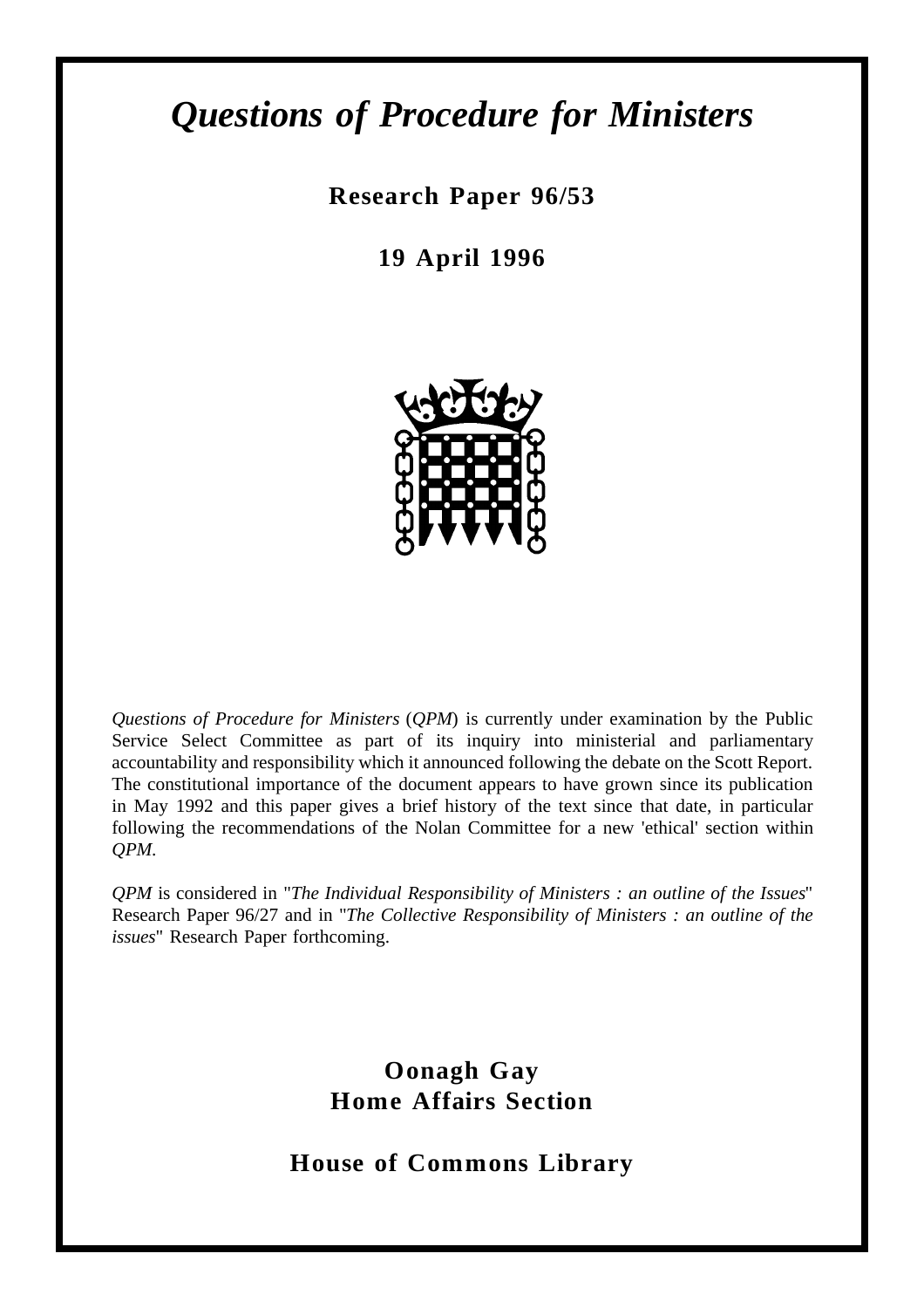### **Summary**

*Questions of Procedure for Ministers* (*QPM*), a Cabinet Office document circulated to Ministers, was first made public in 1992 following an Open Government initiative by the Prime Minister John Major. Since publication its constitutional importance seems to have grown as the paragraphs relating to ministerial accountability have been commented upon by Lord Nolan and by Sir Richard Scott in his Inquiry Report. This Paper summarises the recent history of the text of *QPM*, which is currently under consideration by the Public Service Committee as part of its enquiry into ministerial and parliamentary accountability and responsibility. In particular, it provides the text of the new paragraph 1 which sets out a seven point code of Ministerial Conduct following the recommendations of the Nolan Committee.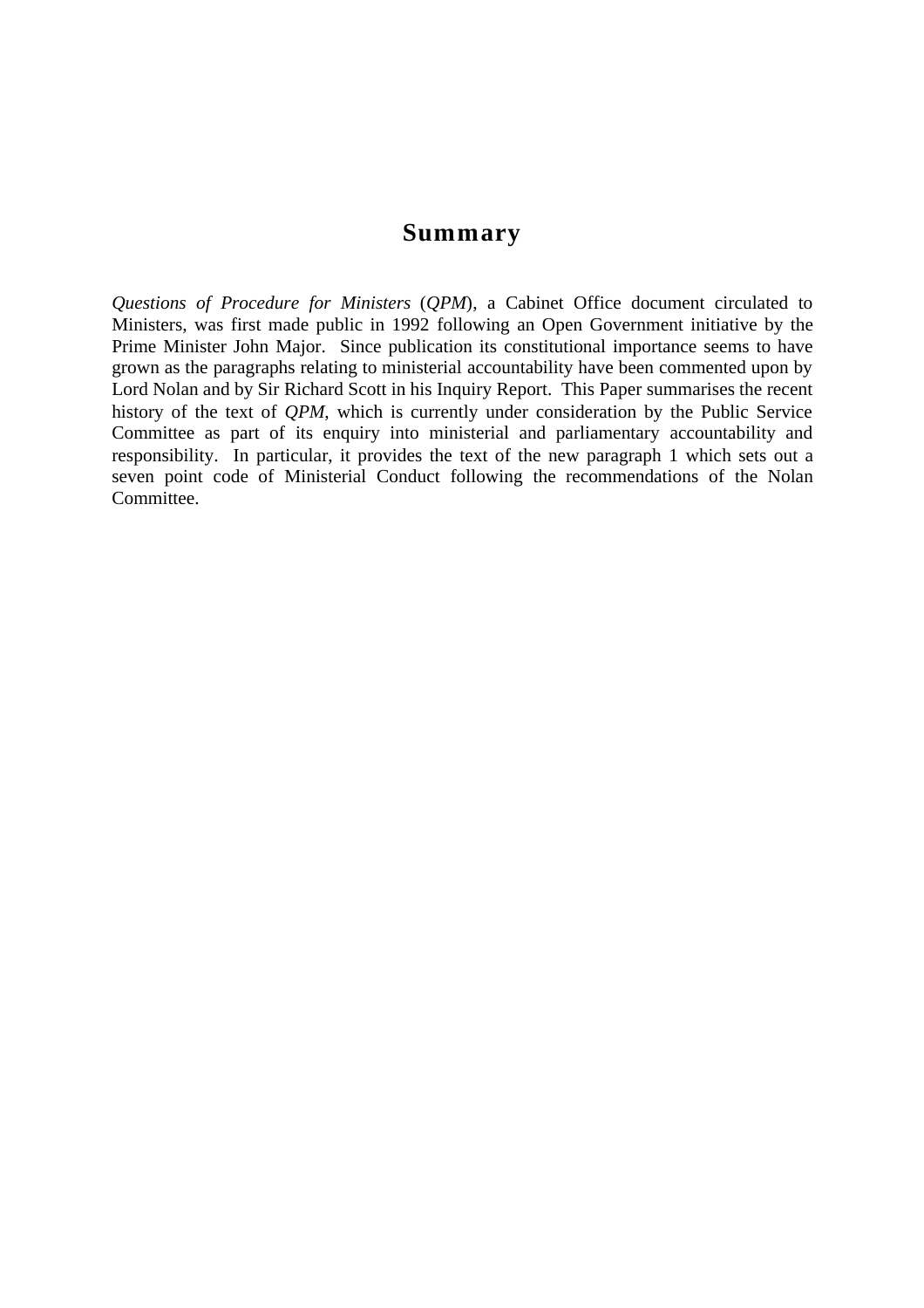# **Contents**

|              |                                      | Page           |
|--------------|--------------------------------------|----------------|
| $\mathbf{1}$ | Introduction                         | 5              |
| $\mathbf{I}$ | The Nolan Amendments to <i>QPM</i>   | $\overline{7}$ |
| III          | <b>The Scott Report</b>              | 13             |
| IV           | The Public Service Committee Inquiry | 14             |
|              | <b>Select Bibliography</b>           | 15             |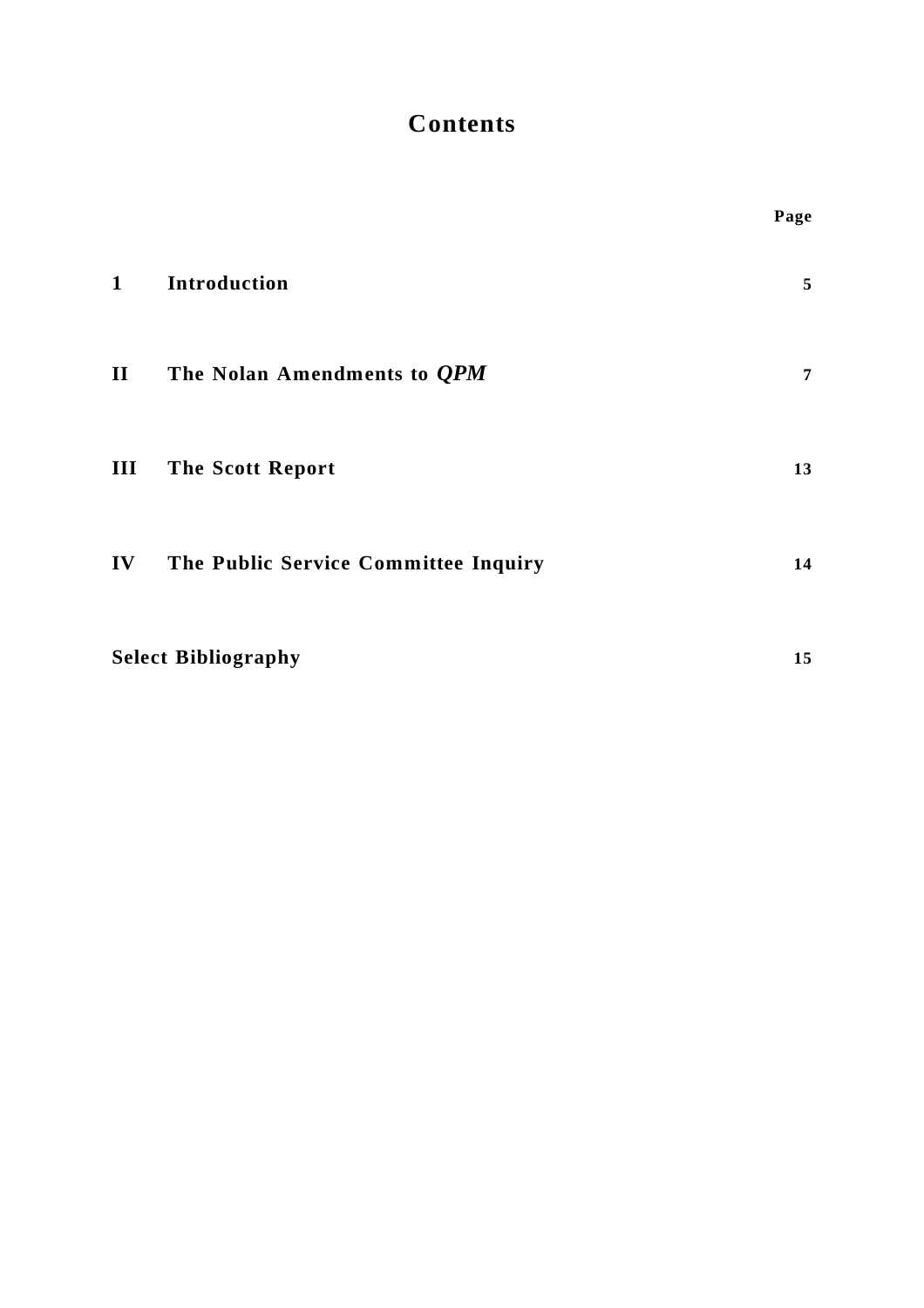# **I Introduction**

*Questions of Procedure for Ministers* was first published in May 1992 although its existence was well known unofficially in the media, academic texts and in Parliament.<sup>1</sup> It was first issued to Ministers on a confidential basis by Clement Attlee in 1945 although elements within it are older. The initial versions were primarily concerned with procedure rather than conduct<sup>2</sup> but it now contains paragraphs on the secrecy of Cabinet proceedings, collective responsibility,<sup>3</sup> relationship with civil servants, acceptance of gifts and Ministers' private interests as well as the duty of accountability to Parliament.<sup>4</sup> The Nolan Committee summarised the status of *Questions of Procedure* (*QPM*) in its first report as follows:<sup>5</sup>

9. QPM has no particular constitutional status, but because it is issued by each Prime Minister to ministerial colleagues at the start of an administration or on their appointment to office, and any changes can only be authorised by the Prime Minister, it is in practice binding on all members of a Government. The records show that QPM has grown organically over the years, beginning as a document that was not much more than what Lord Trend described as 'tips on etiquette for beginners' but with fresh sections being added to deal with new circumstances. Over the years, the growth in QPM has largely been in the area of conduct and not procedure.

10. We do not believe that the explanation for this is a decline in ministerial standards of conduct. We think that the addition of ethical material to QPM has resulted from a combination of responses to specific incidents and a general trend, not confined to Government, towards codification of what might once have been assumed to be common ground.

Peter Madgwick and Diana Woodhouse state that *QPM* "may now be taken as the defining constitutional document on Prime Minister and Cabinet."6

Dr Peter Hennessy, Professor of Contemporary History at Queen Mary and Westfield College, has described in his evidence to the Nolan Committee his concern that Sir Robin Butler, the Cabinet Secretary, had denied the status of *QPM* as a constitutional convention with the exception of paragraph 27 on ministerial accountability to Parliament.<sup>7</sup> However the acceptance by the Government of amendments to its wording by the Nolan Committee

<sup>1</sup> Tony Benn submitted his 1976 copy of *QPM* to the Treasury and Civil Service Sub-Committee enquiry on civil servants and Ministers [HC 92 1985-86] but declined to give evidence in private session on the document. The Committee would not hear the evidence in public.

<sup>&</sup>lt;sup>2</sup> Earlier versions can be found in the Public Record Office subject to the 30 year rule

<sup>3</sup> See a full discussion in "*The Collective Responsibility of Ministers: an outline of the issues*" Library Research

Paper forthcoming<br><sup>4</sup> Hennessy notes in *Whitehall* [1989] that in 1945 it consisted of 35 paragraphs - by 1976 it had grown to 132 paragraphs. The 1992 version has 134 paragraphs.

<sup>5</sup> First Report of the Committee on Standards in Public Life Cm 2850 May 1995, p.120

<sup>&</sup>lt;sup>6</sup> The Law and Politics of the Constitution, 1995<br>  $\frac{7}{1}$  Cm2850 - II n364

Cm2850 - II p364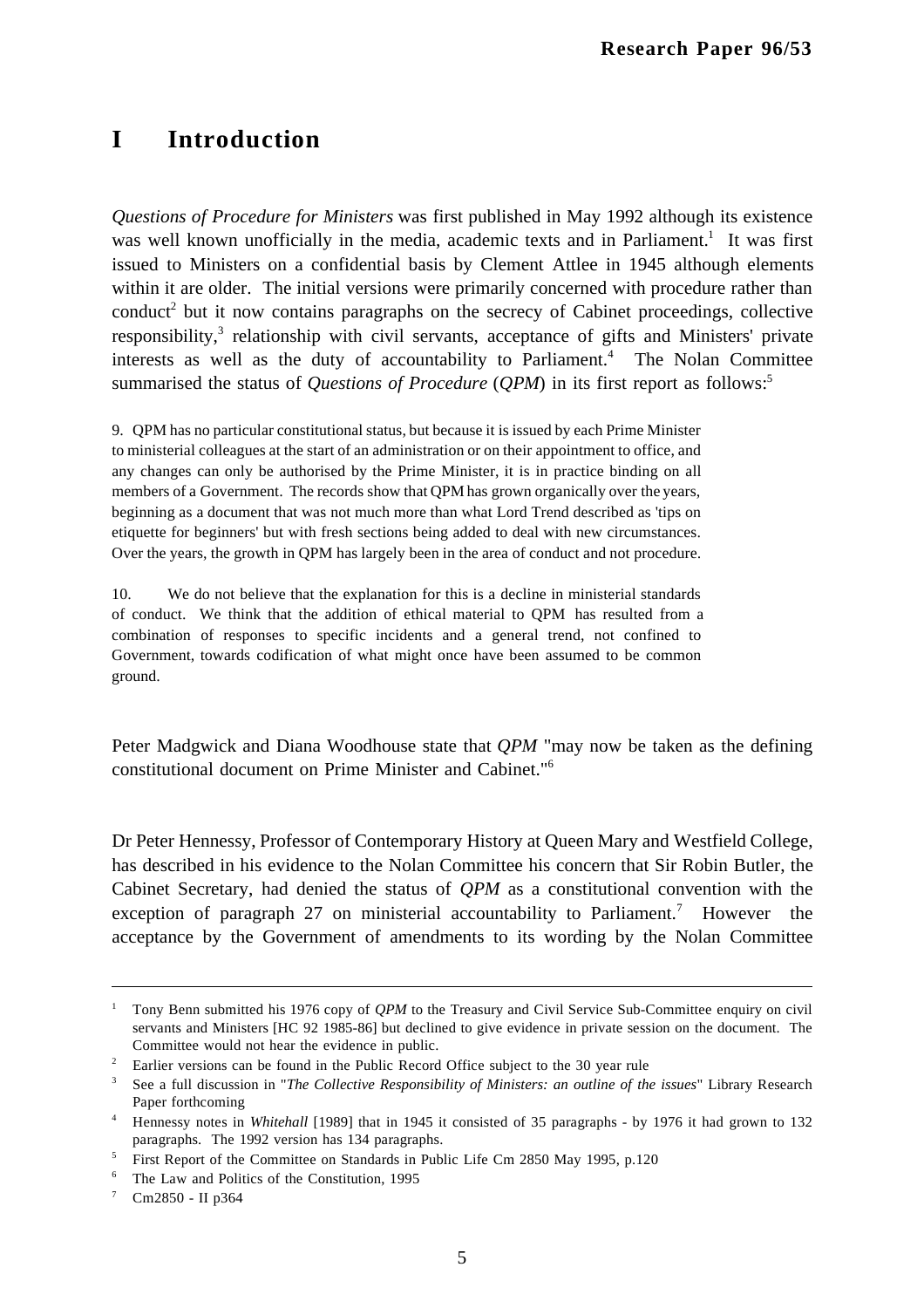inevitably increases its importance as a constitutional text, as Professor Hennessy notes in his 1995 book *The Hidden Wiring*.<sup>8</sup> Since its publication the media and academics have from time to time made a connection between a resignation of a Minister that of David Mellor for example in the case of David Mellor in September 1992. Here, Diana Woodhouse<sup>9</sup> noted that Bryan Gould, then Shadow Heritage Minister, wrote to the Prime Minister about the propriety of Mr Mellor's actions in the context of the *QPM* sections relating to the acceptance of gifts and in his reply to Mr Gould John Major indicated that in his view Mr Mellor had complied with the *QPM* guidelines. Gordon Brown, when Shadow Trade and Industry Secretary, cited paragraph 25 on Ministers' legal proceedings when Norman Lamont, then Chancellor of the Exchequer instructed lawyers concerning an unsatisfactory tenant.<sup>10</sup> Attention has also focused on paragraph 55 concerning ministers duties towards civil servants: Vernon Bogdanor has criticised as tautologous the requirement that Ministers have a "duty to refrain from asking or instructing civil servants to do things which they should not do."11 The FDA has also called attention to paragraph 27, arguing that Ministerial attempts to divide responsibility for policy from responsibility for administration were without constitutional authority.<sup>12</sup>

Sir Richard Scott in his report in February 1996 used paragraph 27 of *QPM* to interpret whether Ministers were meeting their obligation to account to Parliament, thereby elevating its importance further.13 Scott examined the changes to *QPM* made in the light of the Nolan recommendations and considered that the redraftings did not make any material difference to the substance of the obligation on Ministers not to mislead Parliament or the public.<sup>14</sup>

The wording of paragraph 27 is as follows:

#### Accountability

27. Each Minister is responsible to Parliament for the conduct of his or her Department, and for the actions carried out by the Department in pursuit of Government policies or in the discharge of responsibilities laid upon him or her as a Minister. Ministers are accountable to Parliament, in the sense that they have a duty to explain in Parliament the exercise of their powers and duties and to give an account to Parliament of what is done by them in their capacity as Ministers or by their Departments. This includes the duty to give Parliament, including its Select Committees, and the public as full information as possible about the policies, decisions and actions of the Government, and not to deceive or mislead Parliament and the public.

 $\frac{8}{9}$  pp189-190

<sup>9</sup> in *Ministers and Parliament 1994*, pp79-80, 85

<sup>&</sup>lt;sup>10</sup> *Independent* 2/12/92, 'Lamont broke further rules over legal fees'

<sup>&</sup>lt;sup>11</sup> *Politics and the Constitution: Essays on British Government* [1996] p38

<sup>12</sup> *Times* 12/1/95 "Ministerial principles 'made up on the hoof'"

<sup>13</sup> References to *QPM* are to be found in D2.112, D4.57, D4.63, D6.50, D6.53-4, K8.1, K8.4, K8.14

<sup>14</sup> *Report of the Inquiry into the Export of Defence Related Equipment and Dual Use Goods to Iraq and Related Prosecutions*, HC 115 Session 1995/96, K8.5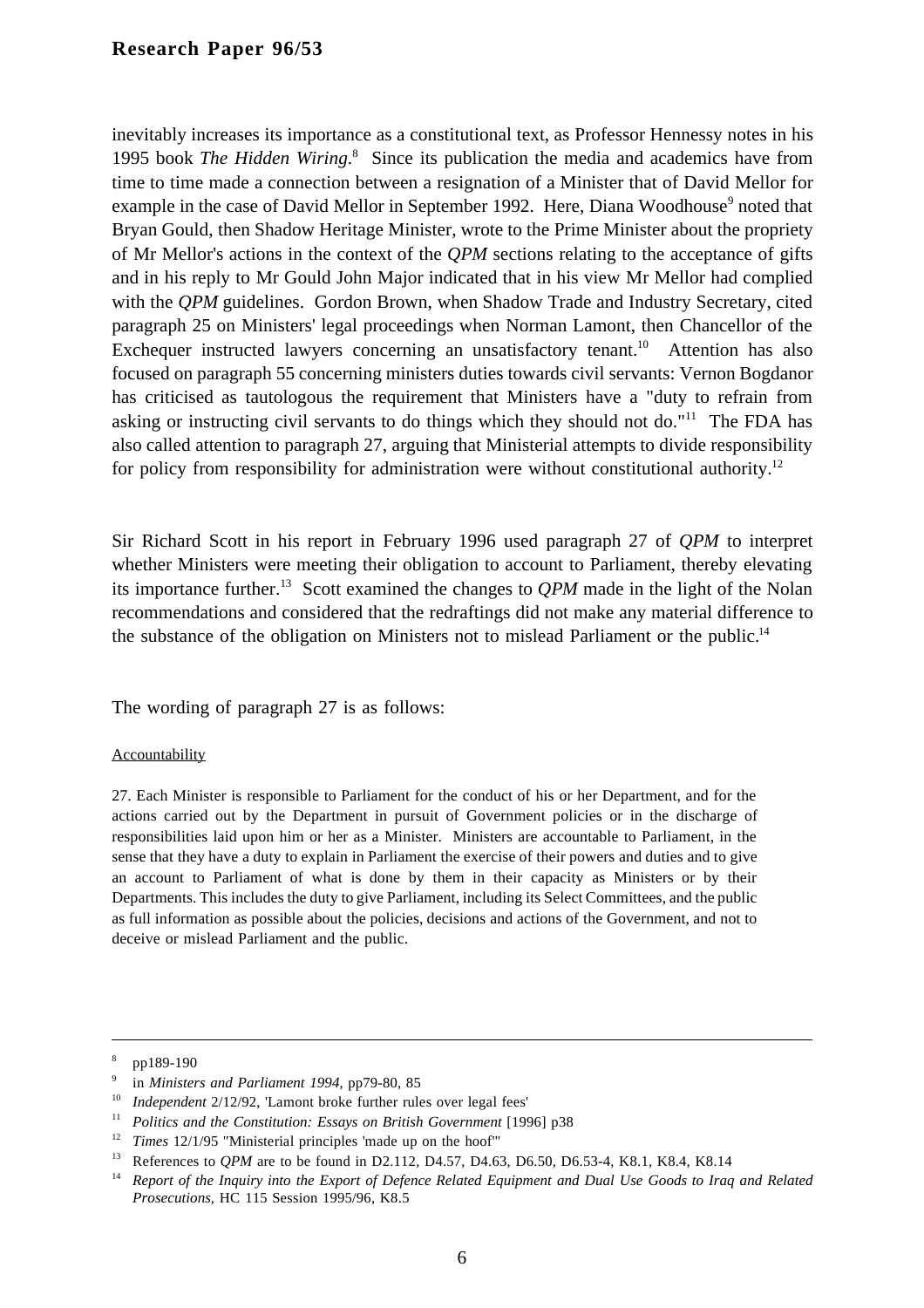The 1992 version of *QPM* was revised in 1994 to take account of new rules on Ministers' membership of Lloyds. The amendment was set out in a lengthy Parliamentary Answer<sup>15</sup>

# **II The Nolan amendments to** *QPM*

The Treasury and Civil Service Select Committee considered *QPM* as part of its inquiry into the Role of the Civil Service. It considered that *QPM*, the Armstrong memorandum and the Civil Service Management Code were inadequate as a framework for maintaining the essential values of the Civil Service.<sup>16</sup> It recommended the establishment of a civil service code of ethics (para 103-107) on independent appeals procedure based on a strengthened Civil Service Commissioner body (paras 108-112) and a Civil Service Act to provide statutory backing to maintain the essential values of the Civil Service (para 116). The Committee published a draft Code of Ethics as Annex 1.

The Government response published in *The Civil Service : Taking Forward Continuity and Change*17 accepted the proposal for a new Civil Service Code, and provided a revised version of the Committee's draft as an Annex. However it did not accept that *QPM* was inadequate:18

The Committee is not specific in its criticisms of the Armstrong Memorandum and *Questions of Procedure for Ministers.* The Government does not accept that they are unsound or inadequate in their account of constitutional relationships. The proposals which follow in the Committee's report address the need for a concise summary of the ethics and values of the Civil Service, in a way which addresses the position of all civil servants.

The Government congratulates the Committee on the draft Code published as Annex 1 to its Report which brings together clearly and concisely the key principles in *Questions of Procedure for Ministers* and the Civil Service Management Code.

As described in paragraphs 2.8 and 2.9 above, the Government accepts the Committee's proposal for a new Civil Service Code, to apply to all civil servants, summarising the constitutional framework within which they work and the values they are expected to uphold. A revised draft Code, suggesting a number of changes to the text proposed by the Committee with an associated commentary, is annexed, as a basis for further consultation.

The Government response provided a commentary on the amendments it proposed to the Committee's draft Civil Service Code. The commentary traced the antecedents of the Code

<sup>&</sup>lt;sup>15</sup> HC Deb vol 247 21/7/94 c551-553

<sup>&</sup>lt;sup>16</sup> HC 27 Session 1993/94 para 101

<sup>17</sup> Cm 2748 January 1995

<sup>&</sup>lt;sup>18</sup> Response to Recommendation 11 Cm 2748 January 1995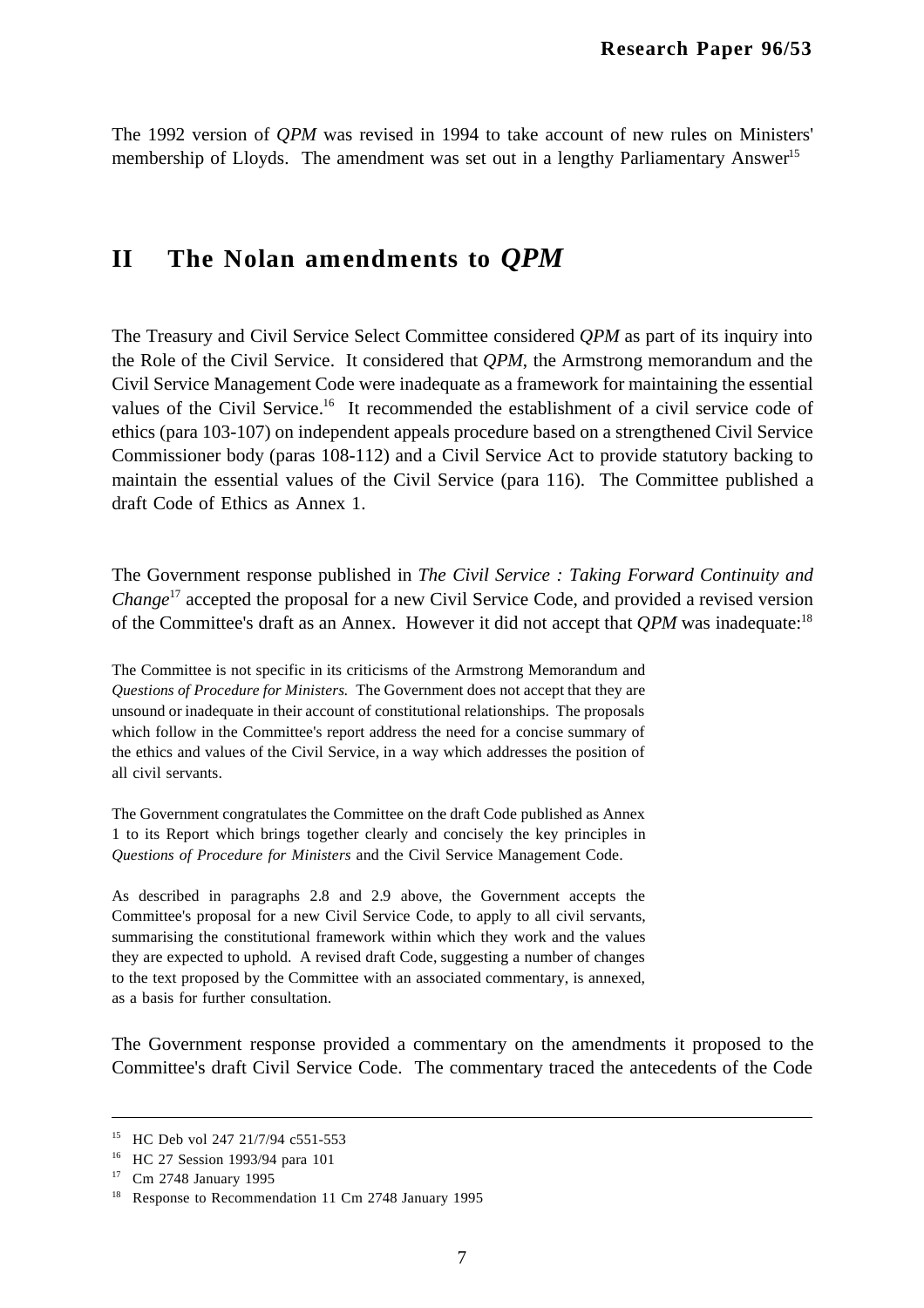(which was mainly drawn from  $OPM$ , the Armstrong Memorandum,<sup>19</sup> and the Civil Service Management Code). Probably the most controversial amendment was the addition of 'knowingly' to the Committee's draft paragraph 3. This had rephrased paragraph 27 of *QPM* which governs the duty of Ministers to Parliament:<sup>20</sup>

#### **PARAGRAPH 3** "This Code should be seen in the context of the duties and responsibilities of Ministers set out in Questions of Procedure for Ministers which include:

- accountability to Parliament;
- the duty to give Parliament and the public as full information as possible about the policies, decisions and actions of the Government, and not to deceive or knowingly mislead Parliament and the public;
- the duty to give fair consideration and due weight to informed and impartial advice from civil servants, as well as to other considerations and advice, in reaching decisions: and
- the duty to comply with the law including international law and treaty obligations. and to uphold the administration of justice;

together with the duty to familiarise themselves with the contents of this Code and not to ask civil servants to act in breach of it."

'Knowingly' was also inserted into draft paragraph 5 governing the duty of civil servants, so that they "should not deceive or knowingly mislead Ministers, Parliament or the public." These additions were justified as consistent with the Government response to recommendation of 17 of the Committee's report:

#### **17. We consider that any Minister who has been found to have knowingly misled Parliament should resign (paragraph 134).**

As the Prime Minister made clear in his letter to the Chairman of the Sub-Committee of 5 April 1994:

"It is clearly of paramount importance that Ministers give accurate and truthful information to the House. If they knowingly fail to do this, then they should relinquish their positions except in the quite exceptional circumstances of which a devaluation or time of war or other danger to national security have been quoted as examples."

This letter was placed in the Library as part of the evidence to the Treasury and Civil Service Select Committee.<sup>21</sup> The use of 'knowingly' is retained in the final version of the Code.

<sup>19</sup> The Armstrong Memorandum "*The Duties and Responsibilities of Civil Servants in Relation to Ministers*" was first issued in May 1985 following the Ponting case. It was incorporated into the Civil Service Management Code, but it has been superseded by the new Civil Service Code which came into force on 1 January 1996

<sup>20</sup> proposed new Civil Service Code showing Government amendments to Select Committee draft Annex Cm 2748

<sup>&</sup>lt;sup>21</sup> Unprinted Paper 6, The Chairman of the SubCommittee was Giles Radice MP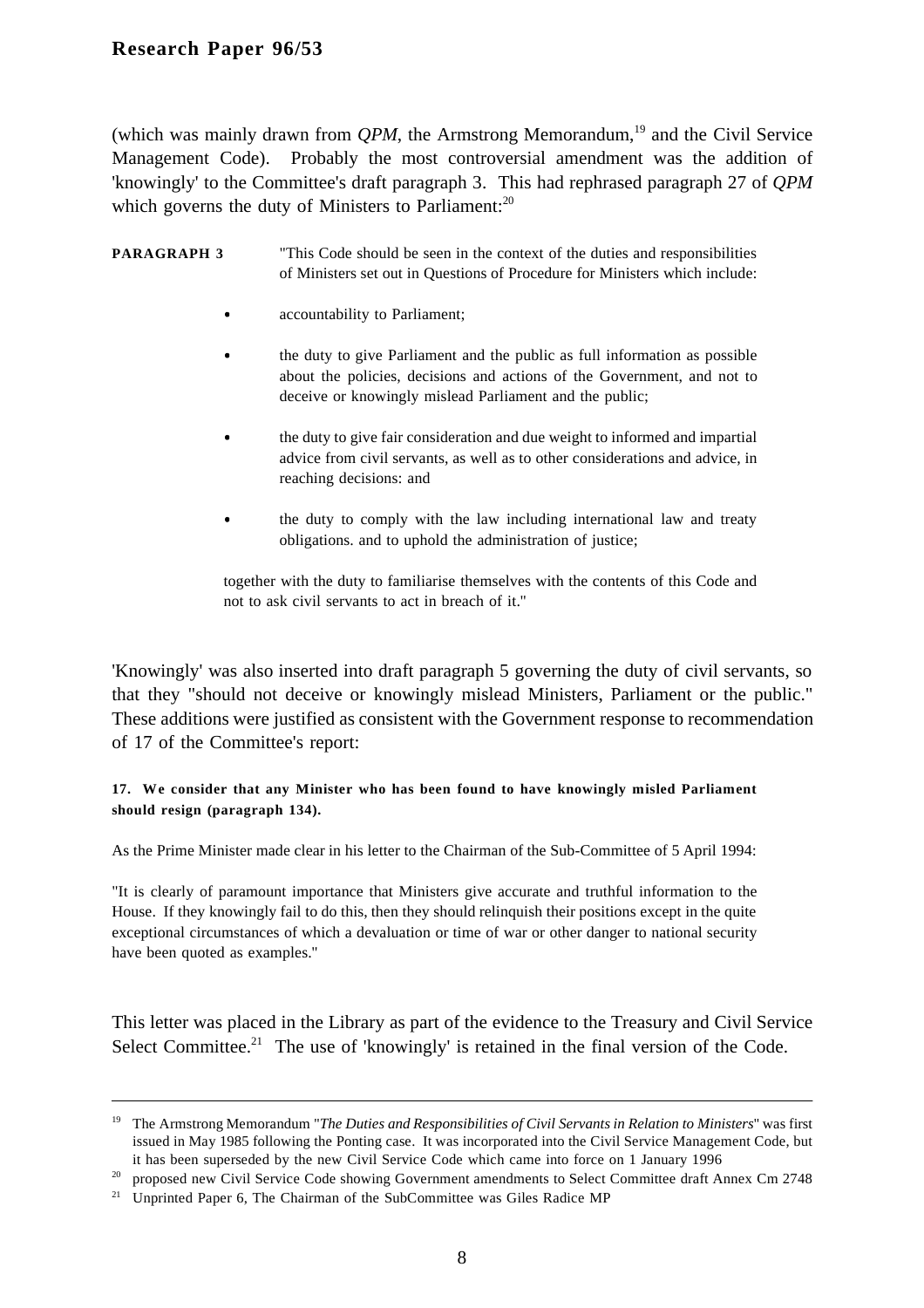The Nolan Committee in its first report<sup>22</sup> also examined the text of the draft code and made some recommendations concerning  $QPM$ .<sup>23</sup> Firstly the Nolan Committee commented that the first paragraph of *QPM* should be amended to say "it will be for individual Ministers to judge how best to act in order to uphold the highest standards. **It will be for the Prime Minister to determine whether or not they have done so in any particular circumstance.**" The Committee argued that Ministers did not make ethical judgements in isolation, and to remain in office they needed to retain the confidence of the Prime Minister. In a question of conduct, that would involve the Prime Minister's own judgement of the case, and this should be reflected in *QPM*.<sup>24</sup> The Nolan Committee had heard evidence from Peter Hennessy, that the phrase 'it will be for individual Ministers to judge...' was very recent since it had not appeared in the 1983 version which was in Professor Hennessy's possession.25

The Government response to Nolan published in 1995 did not fully accept the Nolan recommendation: noting "the amendment proposed would, in the Government's view, go too far towards suggesting that the Prime Minister's relationship with his Ministerial colleagues is that of invigilator and judge."<sup>26</sup> Its proposal was: "It will be for individual Ministers to judge how best to act in order to uphold the highest standards. They are responsible for justifying their conduct to Parliament. And they can only remain in office for as long as they retain the Prime Minister's confidence." This proposal has been incorporated into the final text. Professor Hennessy has criticised the wording as too feeble. $27$ 

Probably the most important recommendation from the Nolan Committee was as follows:

**We recommend that the Prime Minister puts in hand the production of a document drawing out from QPM the ethical principles and rules which it contains to form a free-standing code of conduct or a separate section within a new QPM. If QPM is to remain the home for this guidance, we recommend that it is retitled 'Conduct and Procedure for Ministers' to reflect its scope.**

16. The precise wording of the new guidance will be a matter for the Prime Minister. We believe, however, that the following essential principles should be spelt out, supported where necessary by detailed rules, some of which already exist in QPM:

*Ministers* of *the* Crown *are expected to behave according to the highest standards* of *constitutional and personal conduct. In particular they must observe the following principles* of *ministerial conduct:*

*i) Ministers must ensure that no conflict arises, or appears between their public duties and their private interests;*

<sup>22</sup> *Standards of Conduct in Public Life* Cm2850 May 1995

<sup>23</sup> Recommendation 16 Chapter 3

<sup>&</sup>lt;sup>24</sup> Chapter 3, para 13

<sup>25</sup> Further detail is given in pp39-40 of *The Hidden Wiring* [1995] by Peter Hennessy

<sup>&</sup>lt;sup>26</sup> Response to Recommendation 12 Cmnd 2931 July 1995

<sup>27</sup> *The Hidden Wiring*, p196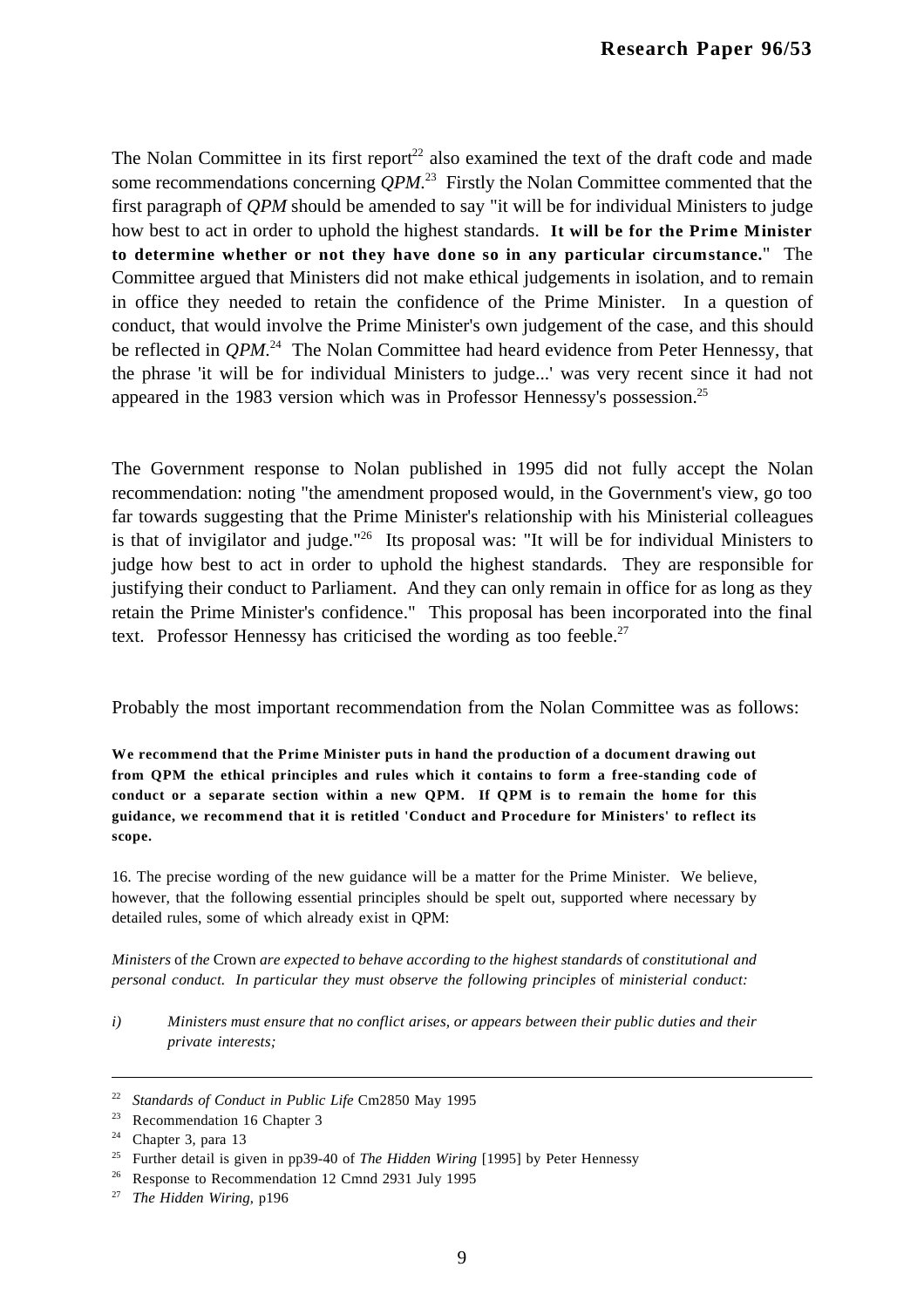- *ii*) Ministers must not mislead Parliament. They must be as open as possible with Parliament *and the public;*
- *iii) Ministers are accountable to Parliament for the policies and operations of their departments and agencies;*
- *iv) Ministers should avoid accepting any gift or hospitality or which might, or might appear to, compromise their judgement or place them under an improper obligation;*
- *v) Ministers in the House Of Commons must keep separate their roles as Minister and constituency Member;*
- *vi) Ministers must keep their party and ministerial roles separate. They must not ask civil servants to carry out party political duties or to act in any other way that would conflict with the Civil Service Code.*

Adam Tomkins has described this wording as bland and disappointing, lacking important matters for detail.<sup>28</sup>

The Government response to Nolan published in July  $1995<sup>29</sup>$  accepted this recommendation noting "The Prime Minister intends to implement it in the next revision of Questions of Procedure for Ministers by amending the first paragraph on the lines of the draft at Annex A." This Annex amended the Nolan wording given above in recommendation 16:

#### **ANNEX A. CONDUCT AND PROCEDURE FOR MINISTERS**

Key to amendments:  $xxxx = additions$ ; and  $\overline{strikeout} = deletions$ . Shaded passages are additions by the Government and passages which are struck out are deletions.

Ministers of the Crown are expected to behave according to the highest standards of constitutional and personal conduct in the performance of their duties. In particular they must observe the following principles of Ministerial conduct:

- i. Ministers must uphold the principle of collective responsibility;
- ii. Ministers are accountable to Parliament for the policies, decisions and actions policies and operations of their departments and agencies;
- iii. Ministers must not knowingly mislead Parliament and the public and should correct any inadvertent errors at the earliest opportunity. They must be as open as possible with Parliament and the public, withholding information only when disclosure would not be in the public interest;
- iv. Ministers must ensure that no conflict arises, or appears to arise, between their public duties and their private interests;
- v. Ministers should avoid accepting any gift or hospitality which

<sup>&</sup>lt;sup>28</sup> Legal Studies March 1996 "A Right to mislead Parliament?" by Adam Tomkins

<sup>29</sup> Cm2931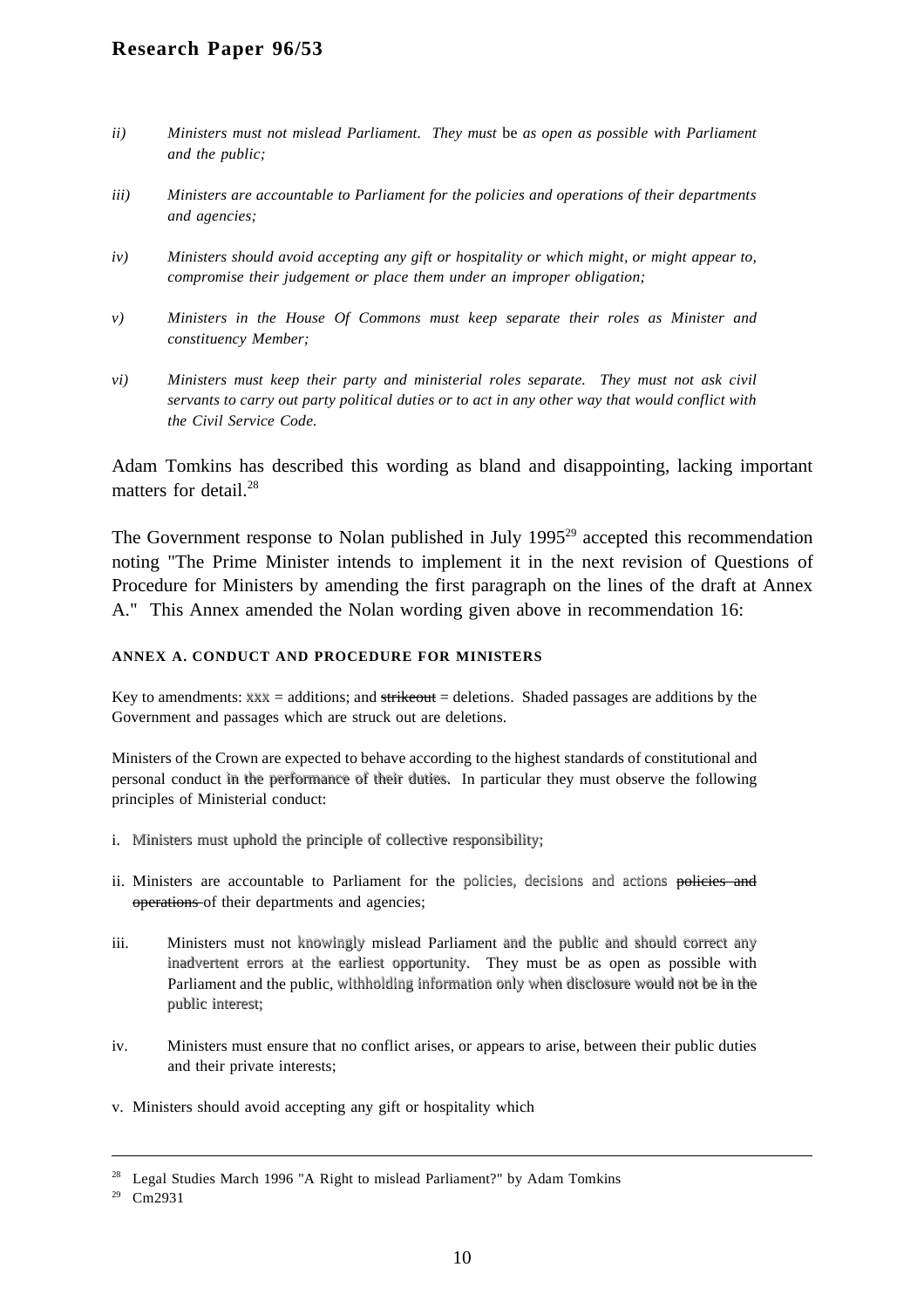might, or might reasonably appear to, compromise their judgment or place them under an improper obligation;

- vi. Ministers in the House of Commons must keep separate their roles as Minister and constituency Member;
- vii. Ministers must use public resources for party political purposes. They must uphold the political impartiality of the Civil Service. Ministers must keep their party and Ministerial roles separate. They must not ask civil servants to carry out party political duties or and not ask civil servants to act in any other way which would conflict with the Civil Service Code.

In the notes to Annex A the Government response noted that "the proposed addition of 'knowingly' reflects the restatement of this principle in the draft Civil Service Code, as set out in Taking Forward Continuity and Change"30 and in the Prime Minister's letter to Giles Radice of 5 April 1994. The addition of "and the public" is also consistent with paragraph 27 of  $OPM$  and the draft Civil Service Code.<sup>31</sup> Paragraph 27 governs the accountability of Ministers and Parliament. Following the statement by Roger Freeman on the government response to Nolan on 18th July 1995 there was criticism that the phrase 'in the public interest' in the Annex at sub-paragraph (iii) was not defined and that it would therefore be Ministers who would determine the public interest.<sup>32</sup> When the statement was repeated in the Lords Baroness Blatch for the Government defined "knowingly" as follows:<sup>33</sup>

The noble Lord, Lord Rodgers of Quarry Bank, was concerned about the term "knowingly mislead". We shall, of course, debate the matter in much more detail when the time comes, but the use of the word "knowingly" here refers to wilfully or wantonly knowingly misleading the House. We in this House have a proud record. Those of us who sit on the Front Benches in this House may have gone through the pain of unwittingly misleading the House, but we have a tradition in this House of Ministers coming to the Dispatch Box to make amends for any statement in which they may have misled the House unwittingly. That is a very different matter from knowingly misleading either House. If we knowingly mislead the House, the culpability is ours personally. There is a real distinction to be made. We recognise that distinction in our suggestion that we alter the *Questions of Procedure for Ministers* in both Houses.

<sup>30</sup> pages 29,47 and 48

 $31$  Annex A p33

<sup>32</sup> HC Deb 18/7/95 vol 263 1473-1484

<sup>33</sup> HC Deb 18/7/95 vol 566 c163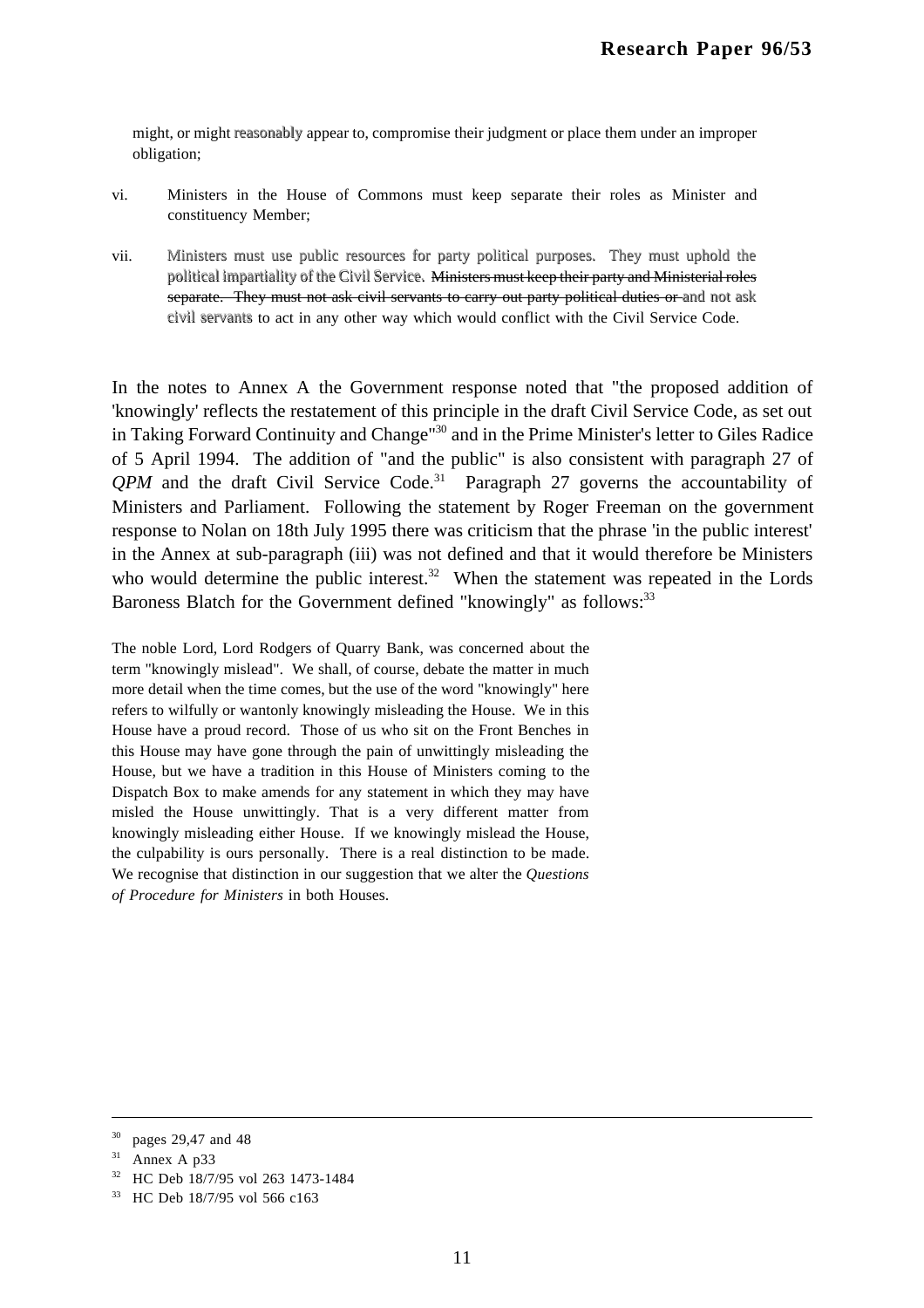In the debate on the Government response to Nolan on 2nd November 1995 Roger Freeman gave an amended version of sub-paragraph (iii) of the new paragraph  $1:34$ 

"Ministers must not knowingly mislead Parliament and the public and should correct any inadvertent errors at the earliest opportunity, They must be as open as possible with Parliament and the public, withholding information only when disclosure would not be in the public interest, which should be decided in accordance with established Parliamentary convention, the law, and any relevant Government Code of Practice."

I have provided three references: first, established parliamentary convention - I have given the reference in "Erskine May" - secondly, the law; and, thirdly, any relevant Government code of practice. My hon. Friend has also drawn attention to the document on open government that we have published already. I hope that the amendment provides greater clarity. Right hon. and hon. Members will no doubt wish to study the record and perhaps reflect further upon the debate.

Mr Freeman said the new paragraph became effective immediately.<sup>35</sup> The new paragraph 1 reads therefore as follows:

"Ministers of the Crown are expected to behave according to the highest standards of constitutional and personal conduct in the performance of their duties. In particular they must observe the following principles of Ministerial conduct:

- (i) Ministers must uphold the principle of collective responsibility;
- (ii) Ministers are accountable to Parliament for the politics, decisions and actions of their departments and agencies;
- (iii) Ministers must not knowingly mislead Parliament and the public and should correct any inadvertent errors at the earliest opportunity. They must be as open as possible with Parliament and the public withholding information only when disclosure would not be in the public interest, which should be decided in accordance with established Parliamentary Convention, the law, and any relevant Government Code of Practice;
- (iv) Ministers must ensure that no conflict arises, or appears to arise, between their public duties and their private interests;
- (v) Ministers should avoid accepting any gift or hospitality which might, or might reasonably appear to, compromise their judgment or place them under an improper obligation;

 $34$  c456

<sup>35</sup> c457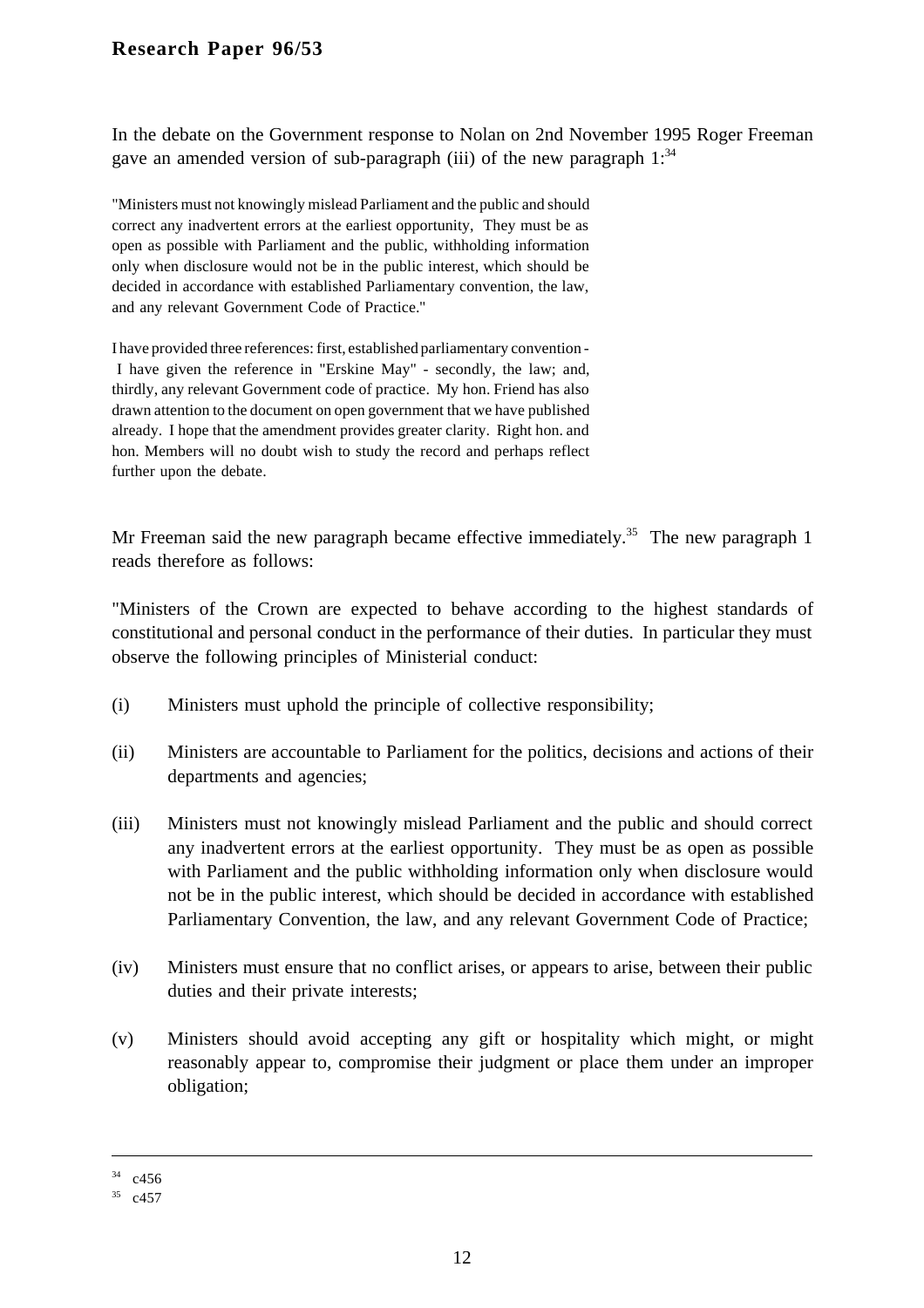- (vi) Ministers in the House of Commons must keep separate their rules as Ministers and constituency Member;
- (vii) Ministers must not use public resources for party political purposes. They must uphold the political impartiality of the Civil Service, and not ask Civil Servants to act in any other way which would conflict with the Civil Service Code.

These notes detail the arrangements for the conduct of affairs by Ministers. They are intended to give guidance by listing the principles and the precedents which may apply. They apply to all Members of the Government (the position of Parliamentary Private Secretaries is described separately in Section 3)."

"The notes should be read against the background of the general obligations listed above, and in the context of protecting the integrity of public life. It will be for individual Ministers to judge how best to act in order to uphold the highest standards. They are responsible for justifying the conduct to Parliament. And they can only remain in office for so long as they retain the Prime Minister's confidence."

Paragraph 27 (Accountability of Ministers to Parliament) remains in the text of *QPM*, but it is understood that the new paragraph 1 is to be read in preference to it.<sup>36</sup>

The new version of *QPM* is not likely to be published until after the next General Election.

### **III** The Scott Report<sup>37</sup>

 $\overline{a}$ 

Sir Richard Scott noted in his report that the reformulation of *QPM* did not make any material difference to the substance of the obligation resting on Ministers not to mislead Parliament or the public:

**K8.5** The qualification of "mislead" by the addition of the adverb "knowingly" does not, to my mind, make any material difference to the substance of the obligation resting on Ministers not to mislead Parliament or the public. It must, I believe, always have been the case that misleading statements made in ignorance of the true facts were not regarded as a breach of a Minister's obligation to be honest with Parliament and the public. Questions might, of course, arise as to why the Minister

<sup>36</sup> *Report of the Inquiry into the Export of Defence Related Equipment and Dual Use Goods to Iraq and Related Prosecutions* HC 115 Session 1995/96 K.8.5

<sup>37</sup> "*Report of the Inquiry into the Export of Defence Related Equipment and Dual Use Goods to Iraq and Related Prosecutions*" HC 115 Session 1995/96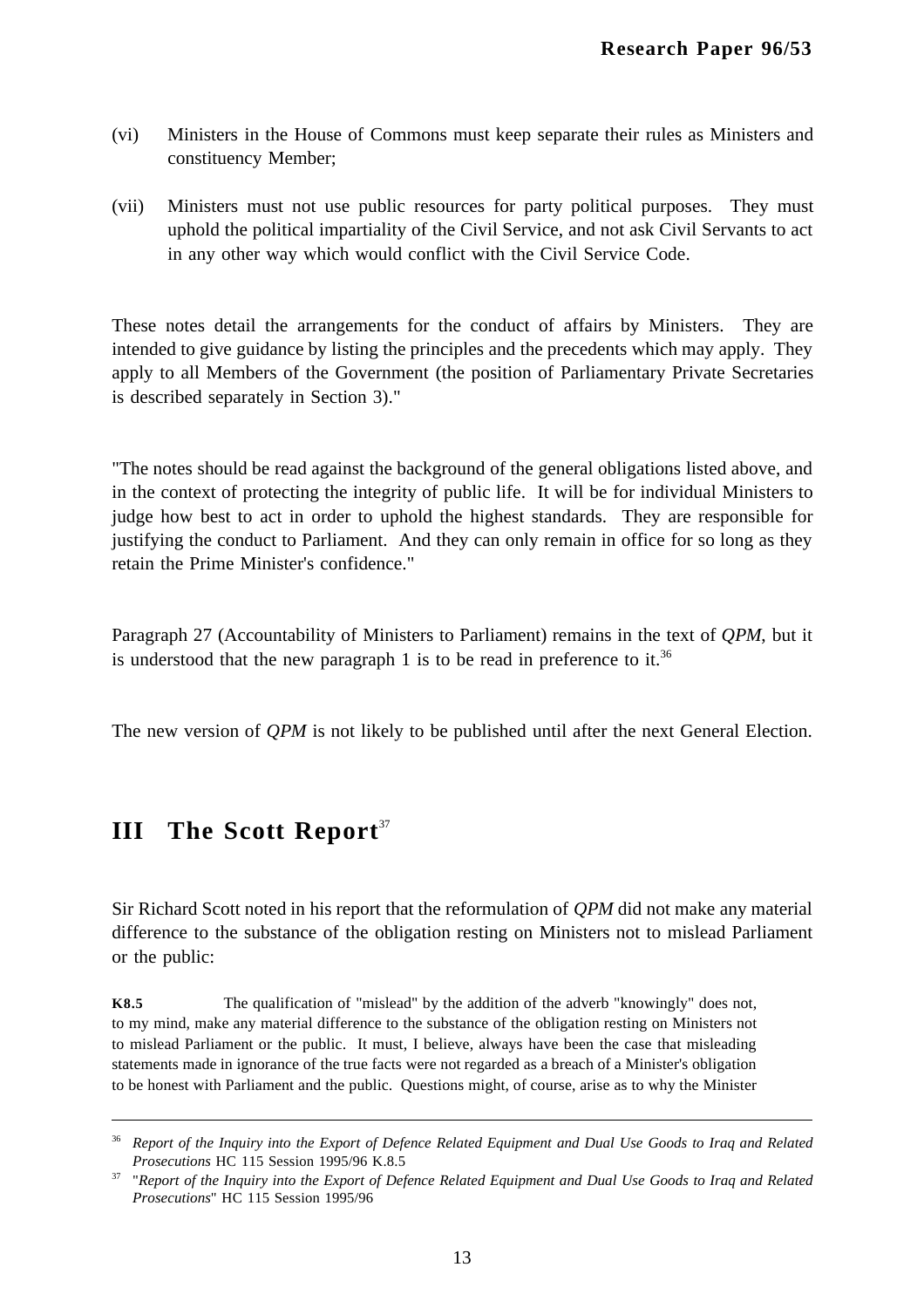was ignorant of the true facts and thus unable to have rendered to Parliament an accurate account of his stewardship. Similarly, the replacement of an obligation to give "as full information as possible about the policies, decisions and actions of the Government" by an obligation to be "as open as possible with Parliament and the public, withholding information only where disclosure would not be in the public interest" ought not to bring about any difference of substance. In effect, the qualifying phrase, "withholding information..." etc, is clarifying the circumstances in which it would not be possible for information to be made public. It is generally accepted, and rightly so, that there always have been and always will be some subjects in respect of which full information, or sometimes any information, cannot be given. Sir Robin Butler, in evidence to the Inquiry and also to the 1994 Select Committee, instanced information about imminent changes in interest rates or in exchange rates. The public interest may require information about such matters to be withheld from Parliament. This necessity should not, however, be allowed to obscure the fact that the withholding in the public interest of information from Parliament and the public involves a dilution, *pro tanto,* of the obligations imposed by Ministerial accountability. It follows that the withholding of information by an accountable Minister should never be based on reasons of convenience or for the

avoidance of political embarrassment, but should always require special and carefully considered justification. The interpretation of "in the public interest" in the new formulation should, in my opinion, adopt that approach.

### **IV The Public Service Committee Inquiry**

Sir Richard Scott concluded that the term 'in the public interest' needed further Government clarification in relation to the obligation on Ministers to supply information to Parliament.<sup>38</sup> Following the debate on the Scott Report on 26 February 1996<sup>39</sup> the Public Service Committee decided to widen the inquiry it had begun into Next Steps Agencies into a review of ministerial and parliamentary accountability including an examination of *QPM* amongst other documents and consideration as to whether it would need amendment in the light of the Scott Report.<sup>40</sup> Ian Lang, for the Government had welcomed a widening of the inquiry in the Commons debate and said that the Government proposed to submit evidence.<sup>41</sup>

On 29th March 1996 Roger Freeman, Chancellor of the Duchy of Lancaster, submitted evidence to the Public Service Committee on Ministerial accountability and the provision of information by Government to Parliament. He noted, amongst other topics, the expansion of the first paragraph of  $OPM$  and underlined its importance:<sup>42</sup>

<sup>38</sup> K8.14

<sup>39</sup> HC Deb vol 272 c589-693

<sup>40</sup> Public Service Committee Information for the Press 7/3/96

 $41$  c593

<sup>&</sup>lt;sup>42</sup> Ministerial accountability and the provision of information by Government to Parliament. Memorandum by the Chancellor of the Duchy of Lancaster 19.3.96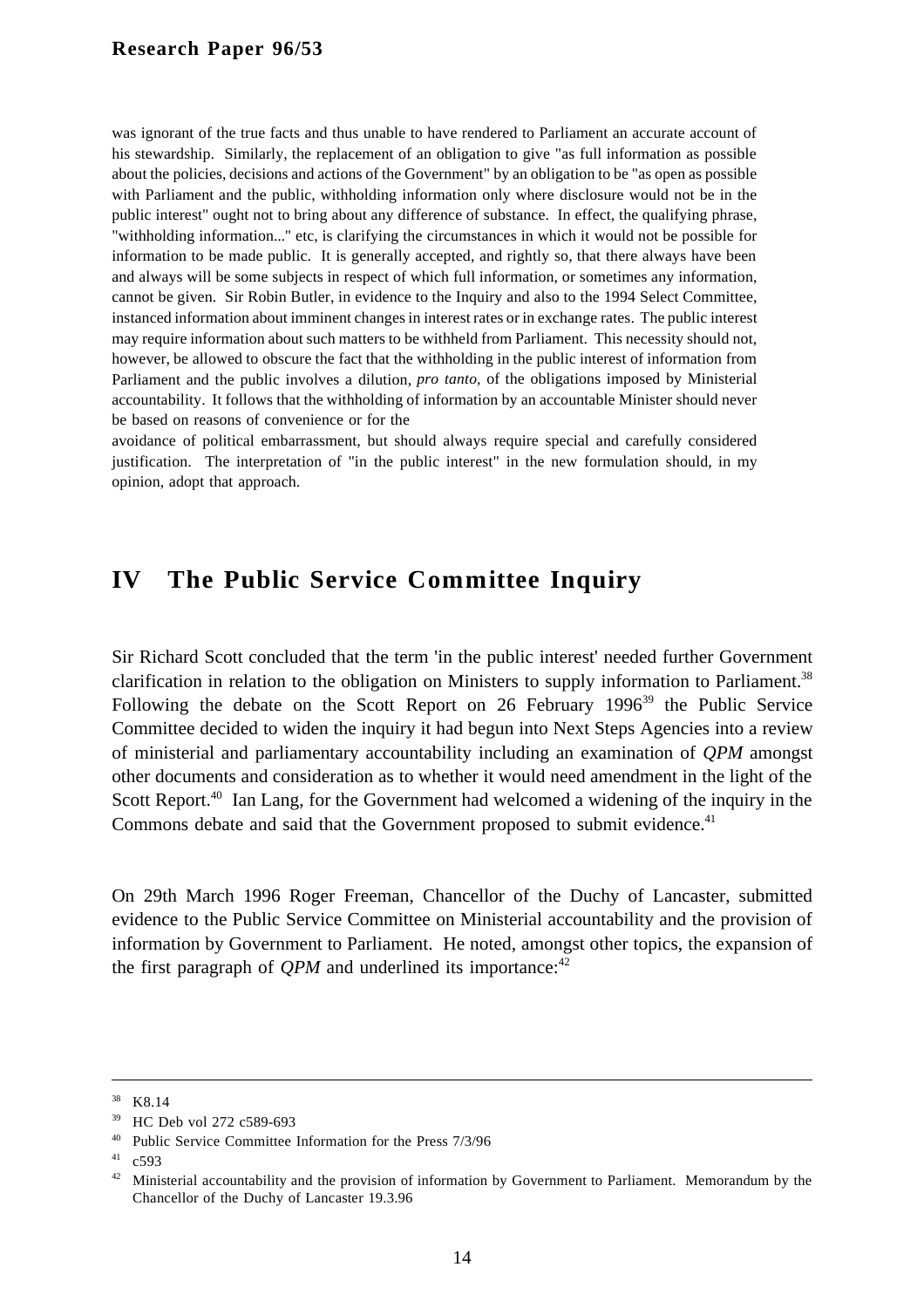10. The Government last year expanded the first paragraph of "Questions of Procedure for Ministers" into a seven point code of Ministerial conduct. The second and third points constitute the current summary formulation by the Government of the principal obligations which Ministers, as members of the Executive, owe to Parliament.

The memorandum examined how the text of paragraph 1 (iii) had been created from the time of the Armstrong memorandum through to the changes following Nolan. It discussed the terms "established Parliamentary convention" and "the law" and "relevant Government Codes of Practice" referring to *Erskine May*, some 200 Acts on the statute book which contain provisions designed to protect certain types of information and the current Open Government Initiative. Briefly, the memorandum set out the Government understanding of the established requirements of Ministerial accountability and the requirements and the longstanding conventions governing the provision of information to Parliament. The Public Service Committee is hearing evidence at present and it is likely to report around the time of the summer recess.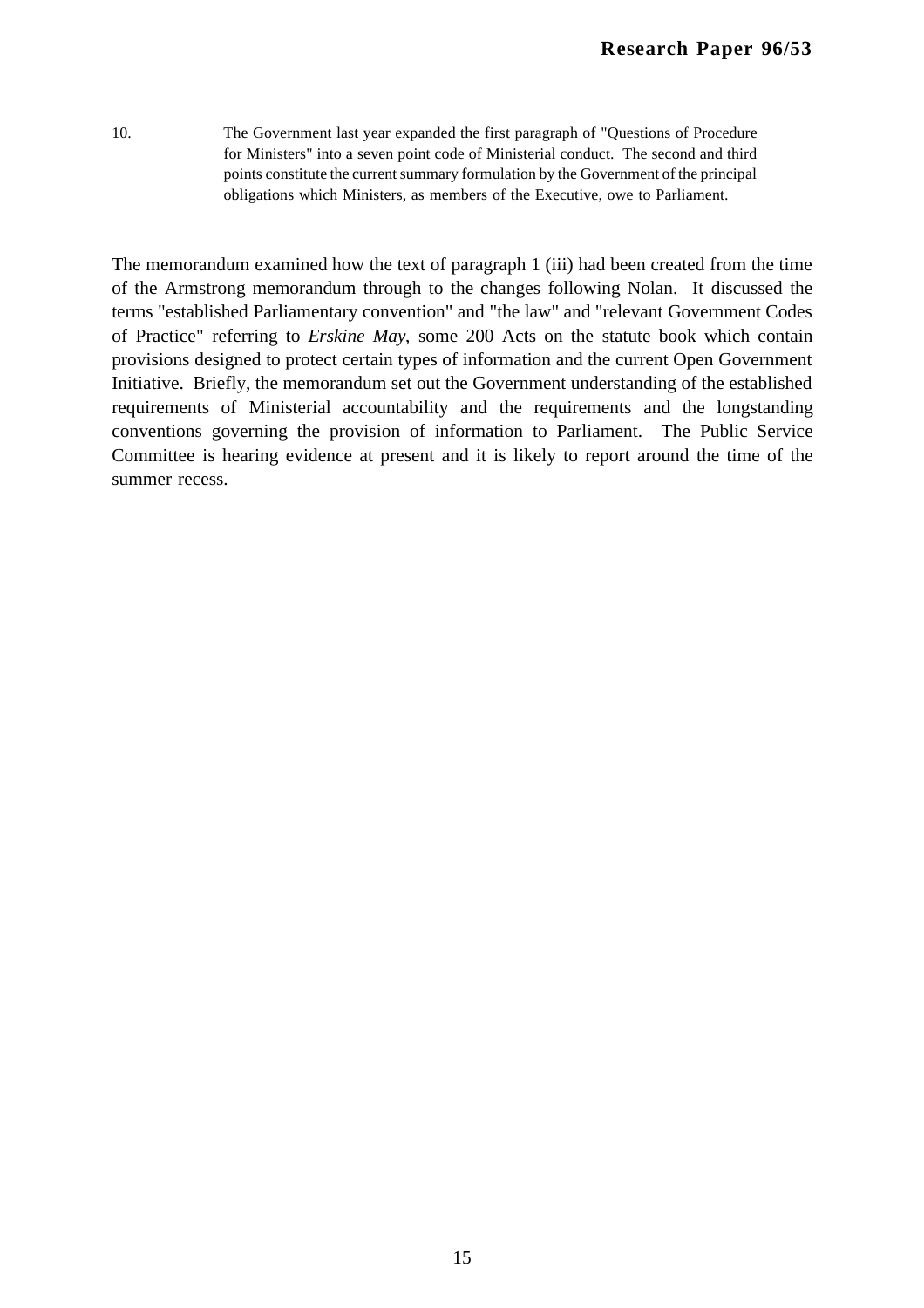# **Select Bibliography**

- 1. Questions of Procedure for Ministers May 1992 Cabinet Office.
- 2. The Role of the Civil Service Treasury and Civil Service Select Committee HC27 Session 1993/94.
- 3. The Civil Service: Taking Forward Continuity and Change Cm 2748 January 1995.
- 4. First Report of the Committee on Standards in Public Life Cm 2850 May 1995.
- 5. Report of the Inquiry into the Export of Defence Related Equipment and Dual Use Goods to Iraq and Related Prosecutions HC 115 Session 1995/96 February 1996.
- 6. Whitehall (1989) Peter Hennessy.
- 7. The Hidden Wiring (1995) Peter Hennessy.
- 8. Ministers and Parliament (1994) by Diana Woodhouse.
- 9. Law and Politics of the Constitution (1995) by Peter Madgwick and Diana Woodhouse.
- 10. Politics and the Constitution: Essays on British Government (1996) Vernon Bogdanor.
- 11. Legal Studies March 1996 "A Right to Mislead Parliament? Adam Tomkins.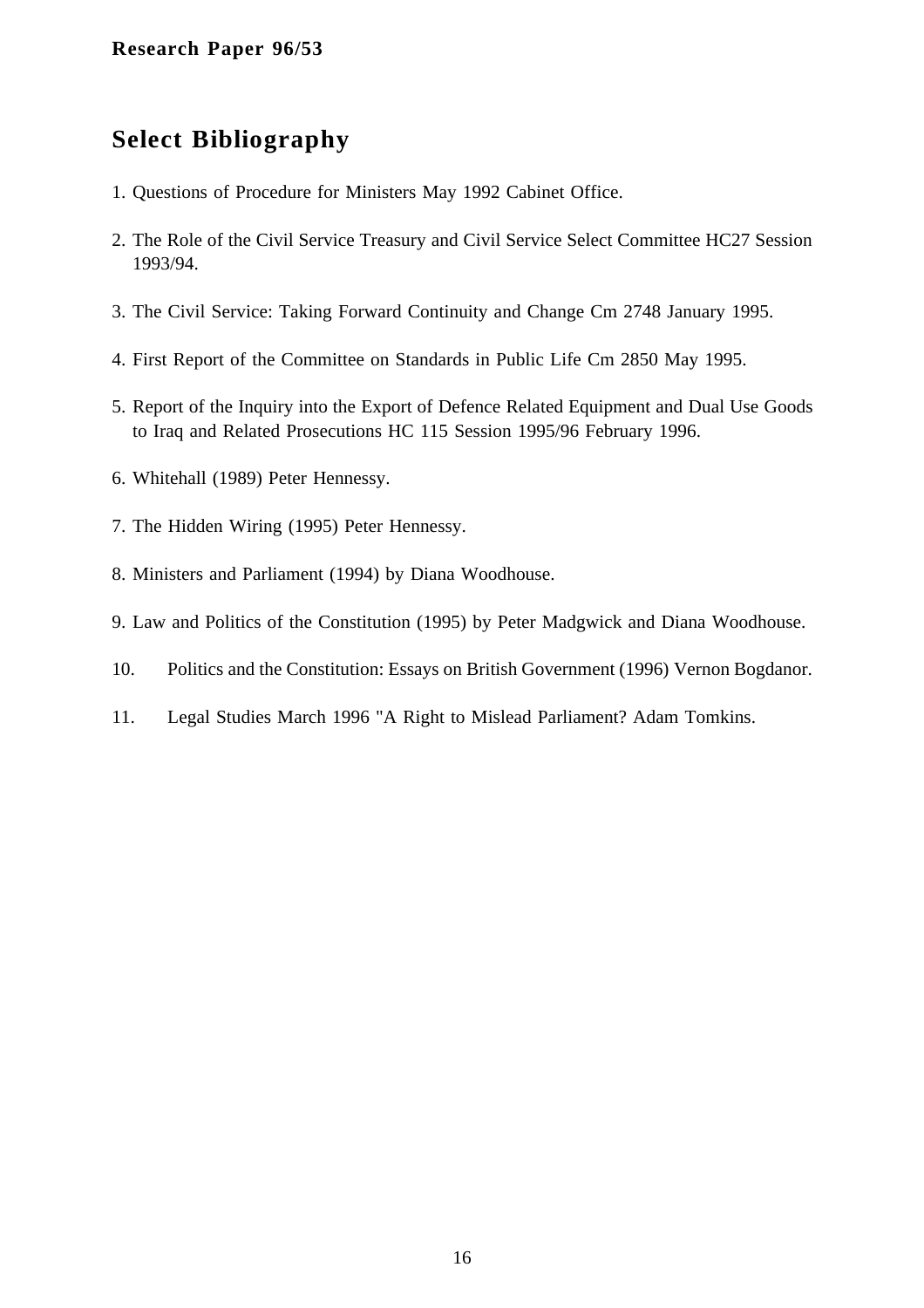| HAS<br>Section Code:                        | It would greatly help to ensure that Research Papers fulfil their purpose if Members (or their staff) would fill in and return this brief | Any comments? |                  |                  |  |
|---------------------------------------------|-------------------------------------------------------------------------------------------------------------------------------------------|---------------|------------------|------------------|--|
|                                             | pre-addressed questionnaire. Negative responses can be as useful as positive.                                                             | Not much use  | Too short        | Rather unclear   |  |
| Title: Questions of Procedure for Ministers |                                                                                                                                           | Quite useful  | The right length | Not always clear |  |
| Research Paper 96/53                        | For your purposes, did you find this paper:                                                                                               | Very useful   | Too long         | Clear            |  |
|                                             |                                                                                                                                           |               | $\mathbf{a}$     | $\ddot{ }$       |  |

 $\label{eq:1} \textit{MPA}\textit{ss} \textit{is} \textit{t} \textit{a} \textit{t} \textit{t} \textit{a} \textit{t} \textit{t} \textit{a} \textit{t} \textit{t} \textit{t} \textit{t} \textit{t} \textit{t} \textit{t} \textit{t} \textit{t} \textit{t} \textit{t} \textit{t} \textit{t} \textit{t} \textit{t} \textit{t} \textit{t} \textit{t} \textit{t} \textit{t} \textit{t} \textit{t} \textit{t} \textit{t} \textit$ **Name ....................................... MP/Assistant to ..........................................** Name

*(Please print)*

-----------------------------------------------------------------------------------------------------------------------------------------------------------------------------

 $\frac{1}{2}$ ł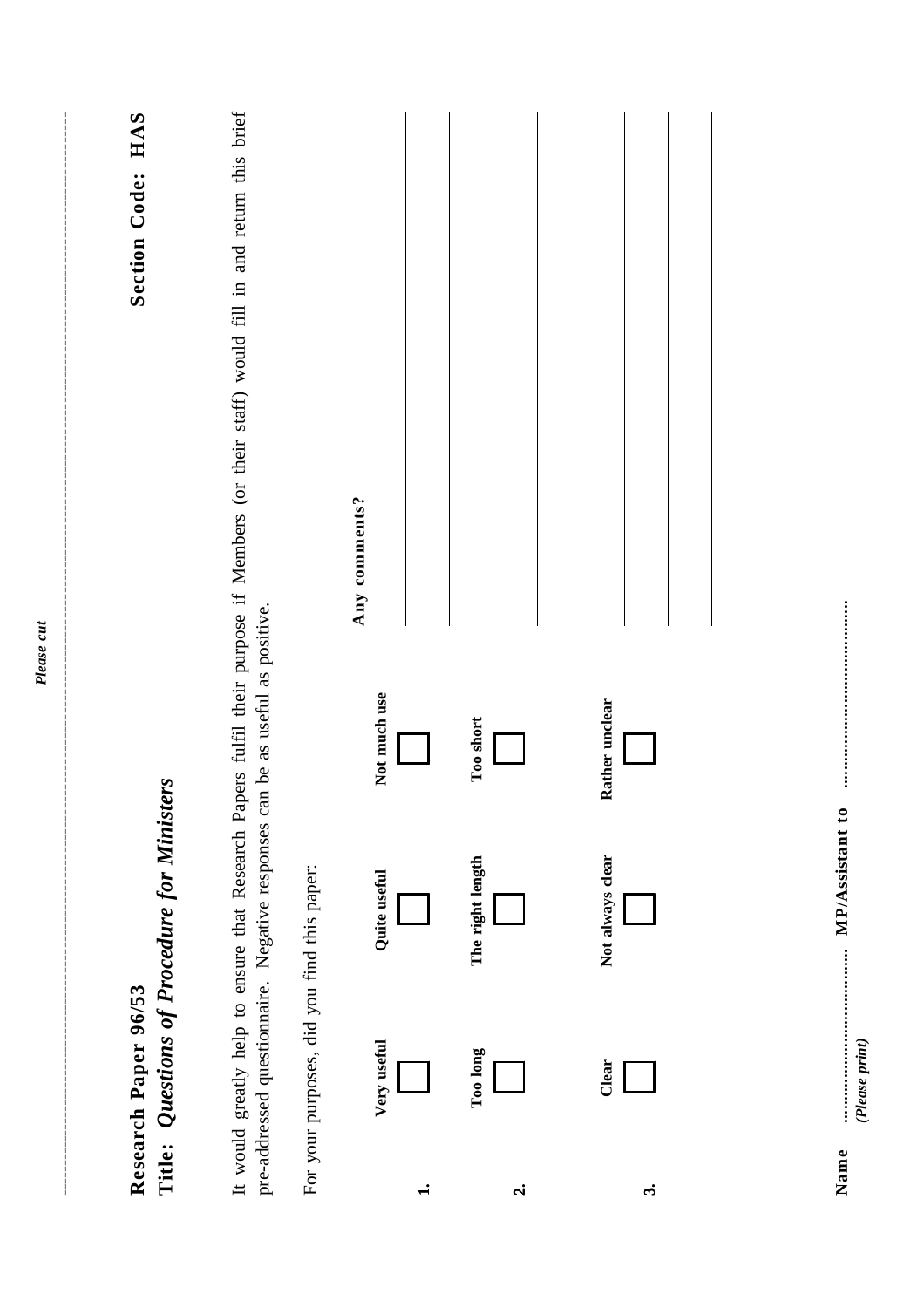*Please fold*

### **INTERNAL**

**Miss Nicola Harland House of Commons Department of the Library 1 Derby Gate London SW1A 2DG**

*Please fold*